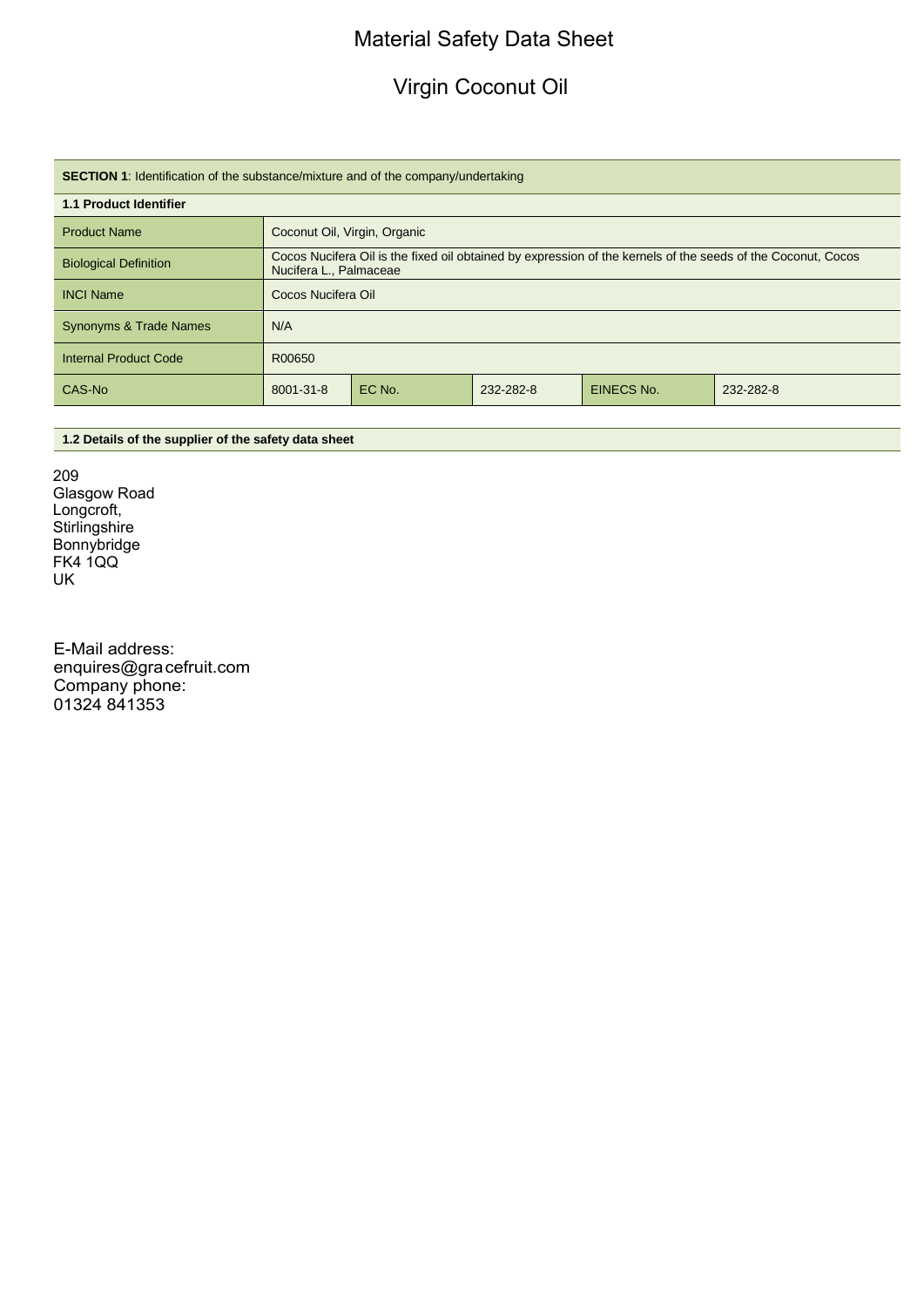| <b>SECTION 2. Hazards identification</b>       |                                                         |  |
|------------------------------------------------|---------------------------------------------------------|--|
| 2.1 Classification of the substance or mixture |                                                         |  |
| Classification (67/548/EEC)                    | No specific hazards under normal application conditions |  |
| Classification (EU 1272/2008)                  | No specific hazards under normal application conditions |  |

### **2.2 Label elements**

Label in accordance with Regulation (EC) No 1272/2008

| <b>GHS Label:</b>                  | None |
|------------------------------------|------|
| Signal word:                       | None |
| Contains                           | None |
| <b>Hazard Statements:</b>          | None |
| <b>Precautionary Statements:</b>   | None |
| <b>Supplementary Precautionary</b> | None |
| Statements:                        |      |
|                                    |      |

Risk phrases and Safety phrases in full refer to *Section 16 – Other Information*

| 2.3 Other hazards                     |      |
|---------------------------------------|------|
| Adverse physio-chemical<br>properties | None |
| Adverse effects on human health       | None |
|                                       |      |

# **SECTION 3: Composition/information on ingredients**

# **3.1 Substances**

None.

| 3.2 Mixtures   |                |
|----------------|----------------|
| <b>EU INCI</b> | <b>US INCI</b> |
| N/A            | N/A            |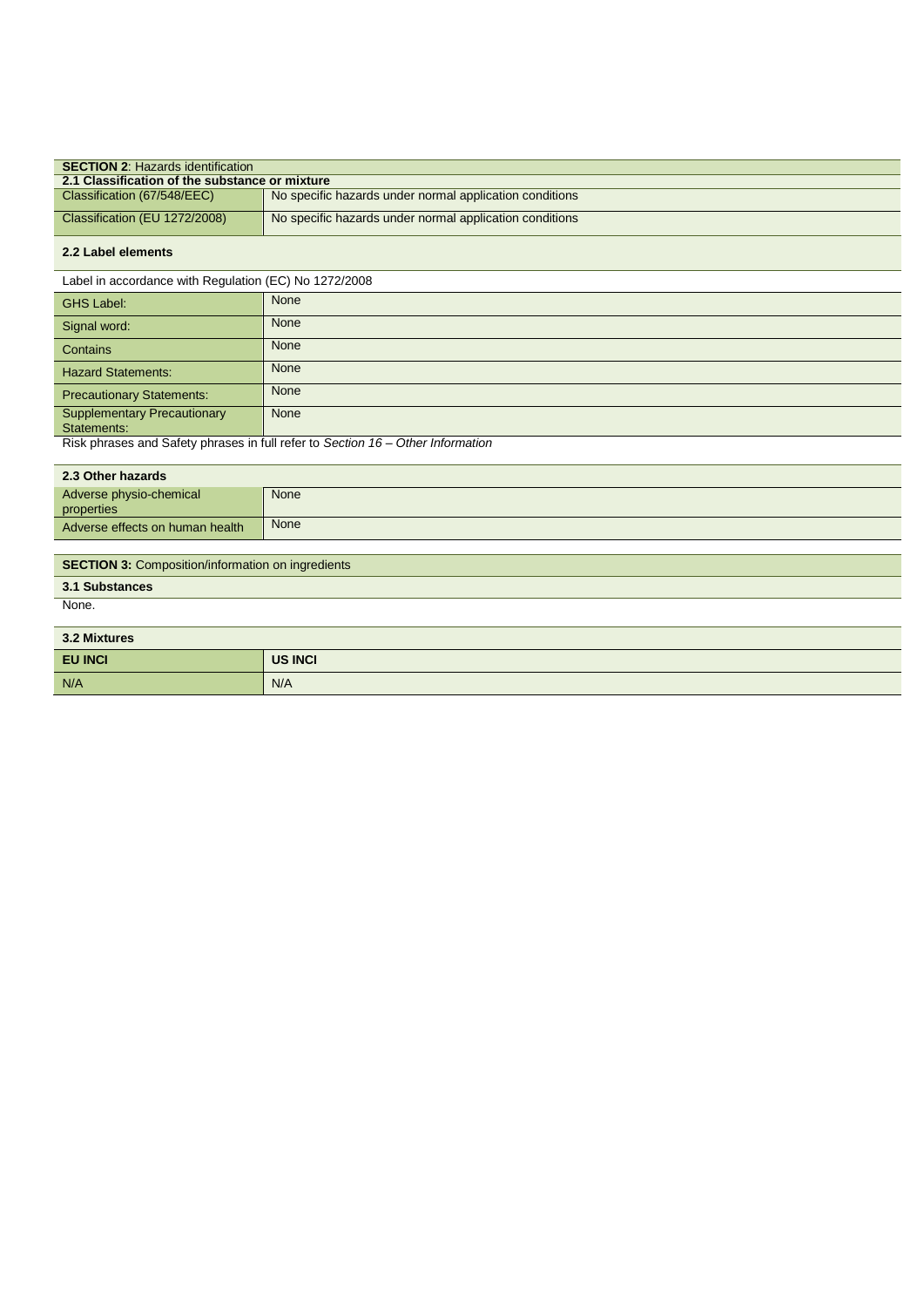| <b>SECTION 4: First aid measures</b><br>4.1 Description of first aid measures |                          |  |
|-------------------------------------------------------------------------------|--------------------------|--|
| <b>General Information</b>                                                    | See below                |  |
| Inhalation                                                                    | Not considered dangerous |  |
| Ingestion                                                                     | Not considered dangerous |  |
| <b>Skin Contact</b>                                                           | Non-irritating           |  |
| <b>Eye Contact</b>                                                            | May cause irritation     |  |

### **4.2 Most important symptoms and effects, both acute and delayed**

No data available.

#### **4.3 Indication of any immediate medical attention and special treatment needed**

No data available.

### **SECTION 5:** Fire fighting measures

#### **5.1 Extinguishing Media**

Use CO2, Dry Powder or Foam type extinguishers, spraying extinguishing media to base of flames. Do not use direct water jet on burning material.

#### **5.2 Special hazards arising from the substance or mixture.**

**None** 

### **5.3 Advice for fire-fighters**

Wear NIOSH approved self-contained breathing apparatus and other protective clothing to prevent contact with skin and eyes.

#### **SECTION 6:** Accidental release measures

#### **6.1 Personal precautions**

Personal Precautions: Watch out for slippery conditions when spillage. Wear protective equipment. Avoid contact with eyes.

#### **6.2 Environmental precautions**

Prevent from spreading or entering into drains, ditches or rivers by using sand, earth, or appropriate barriers.

#### **6.3 Methods and material for containment and cleaning up**

Absorb or contain liquid with sand, earth or universal absorbent. Fill into a suitable, clearly marked container for disposal

#### **6.4 References to other sections.**

Please refer to *Section 8 - Exposure controls/personal protection* for further information on personal precautions Please refer to *Section 13 - Disposal Considerations* for further information on waste treatment.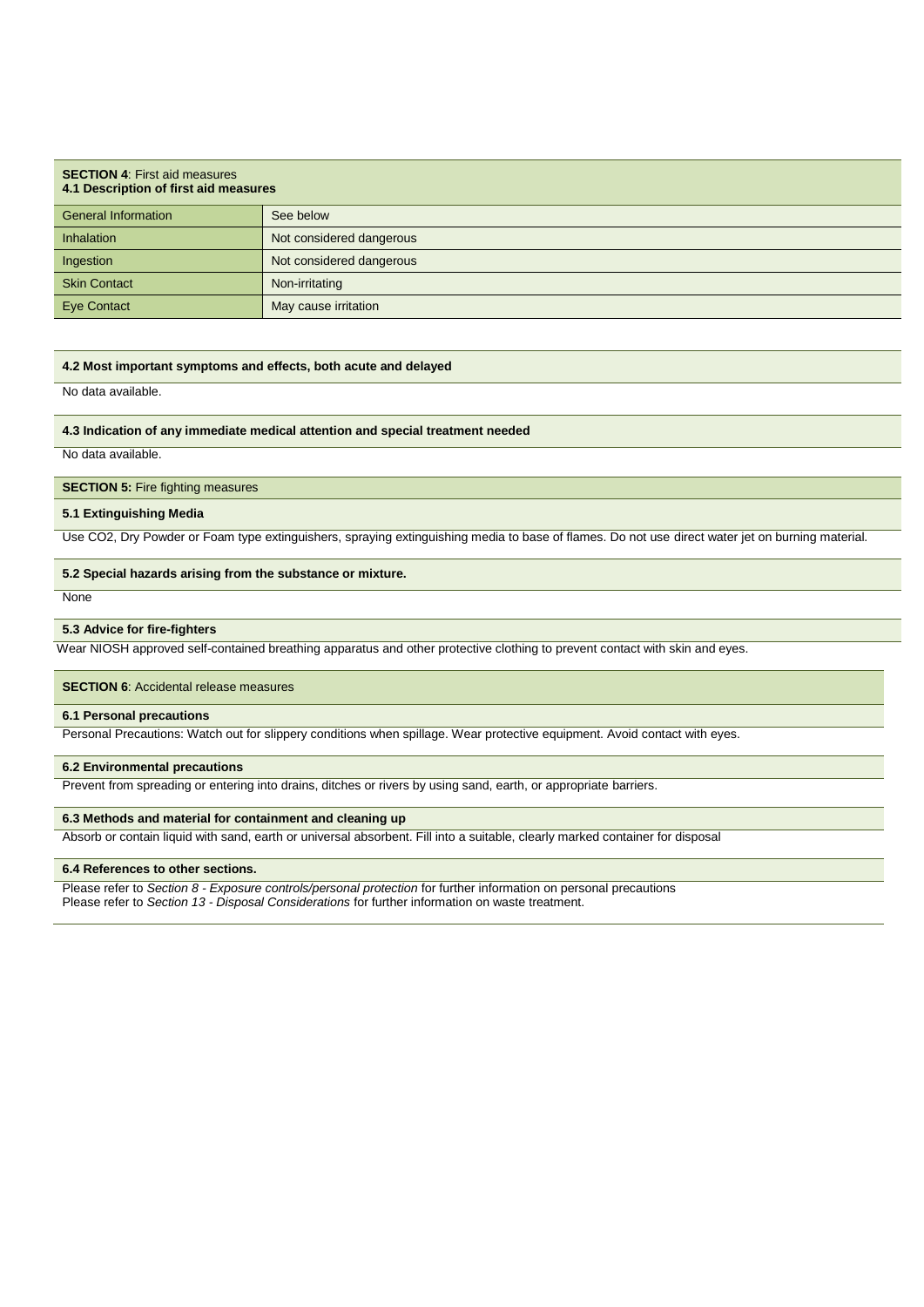# **SECTION 7: Handling and Storage**

#### **7.1 Precautions for safe handling**

No special measures required.

### **7.2 Conditions for safe storage, including any incompatibilities**

Cool, dry, protected from light (preservation of quality)

### **7.3 Specific end use(s)**

No data available.

# **SECTION 8**: Exposure controls/personal protection

**8.1 Control Parameters**

No data available.

### **8.2 Exposure Controls**

| Usage of safety glasses/ goggles is recommended.<br><b>ND ON</b> |
|------------------------------------------------------------------|
| Not necessary                                                    |
| No special measures at normal room temperature.                  |
| The usual precautions for handling chemicals should be observed. |
| Not necessary                                                    |
| Efficient mechanical exhaust system is recommended               |
|                                                                  |

### **SECTION 9**: Physical and chemical properties

### **9.1 Information on basic physical and chemical properties**

| Appearance                     | Semi-solid / Solid               |
|--------------------------------|----------------------------------|
| Colour                         | White                            |
| Odour                          | <b>Characteristic of Coconut</b> |
| <b>Relative Density</b>        | N/A                              |
| Flash Point (°C)               | N/A                              |
| <b>Refractive Index</b>        | 1.444 - 1.454                    |
| Melting Point (°C)             | N/A                              |
| Boiling Point (°C)             | N/A                              |
| <b>Vapour Pressure</b>         | N/A                              |
| Solubility in Water @20°C      | N/A                              |
| Auto-ignition temperature (°C) | N/A                              |

# **9.2 Other information**

No data available.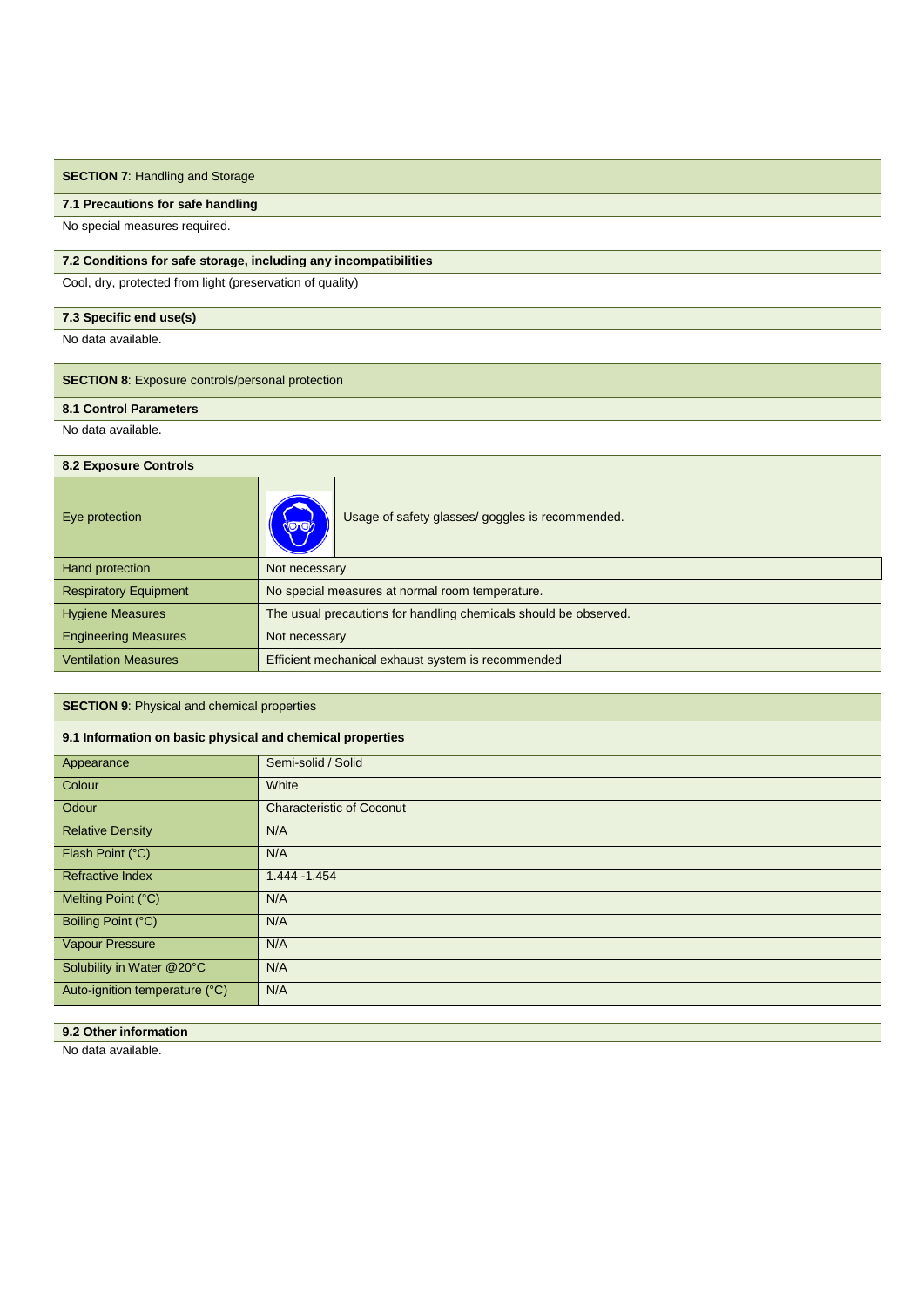| <b>SECTION 10: Stability and reactivity</b> |  |
|---------------------------------------------|--|
| <b>10.1 Reactivity</b>                      |  |
| No data available.                          |  |

### **10.2 Chemical stability**

No data available.

# **10.3 Possibility of hazardous reactions**

No data available.

### **10.4 Conditions to avoid**

Oxidation promoting conditions (Heat, Sunlight and Air).

# **10.5 Incompatible materials**

No data available.

### **10.6 Hazardous decomposition products**

No data available.

# **SECTION 11: Toxicological information**

| 11.1 Information on toxicological effects. |                                     |  |
|--------------------------------------------|-------------------------------------|--|
| Acute toxicity:                            | The product is considered non-toxic |  |
| Skin corrosion / irritation:               | No irritation known                 |  |
| Serious eye damage/irritation:             | Slight irritant.                    |  |
| Respiratory or skin sensitisation:         | No sensitization known              |  |
| Germ cell mutagenicity:                    | None                                |  |
| Carcinogenicity:                           | None                                |  |
| Reproductive toxicity:                     | None                                |  |
| STOT-single exposure:                      | None                                |  |
| STOT-repeated exposure:                    | None                                |  |
| Aspiration hazard:                         | None                                |  |
| Other information:                         | None                                |  |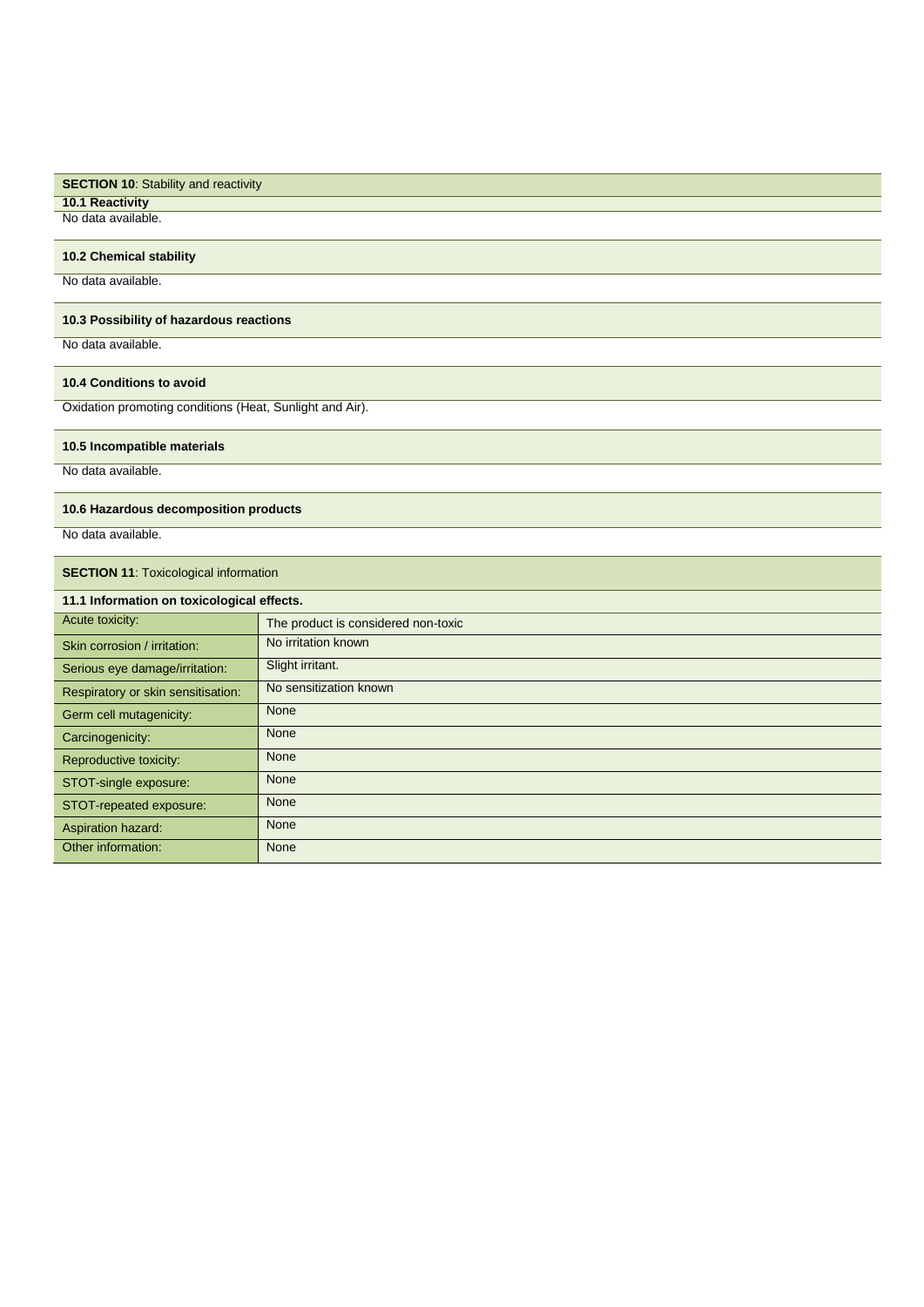# **SECTION 12: Ecological information**

**12.1 Toxicity** No data available.

# **12.2 Persistence and degradability**

Readily biodegradable

#### **12.3 Bio-accumulative potential**

N/A

# **12.4 Mobility in soil**

No data available.

#### **12.5 Results of PBT and VPVB assessment**

No data available.

### **12.6 Other adverse effects**

No data available.

### **SECTION 13: Disposal considerations**

# **13.1 Waste Treatment Methods**

Dispose of in accordance with local regulations. This material is not considered Hazardous Waste.

### **SECTION 14: Transport information**

| <b>Warning Icon</b>         | This product is not a hazardous material |
|-----------------------------|------------------------------------------|
| <b>Proper Shipping Name</b> | N/A                                      |
| UN No. Road                 | N/A                                      |
| <b>ADR Class</b>            | N/A                                      |
| Hazard No (ADR)             | N/A                                      |
| <b>Hazchem Code</b>         | N/A                                      |
| <b>UN No. SEA</b>           | N/A                                      |
| <b>IMDG Class</b>           | N/A                                      |
| <b>IMDG Pack Gr.</b>        | N/A                                      |
| <b>EMS</b>                  | N/A                                      |
| <b>UN No. AIR</b>           | N/A                                      |
| <b>Air Class</b>            | N/A                                      |
| Air Pack Gr.                | N/A                                      |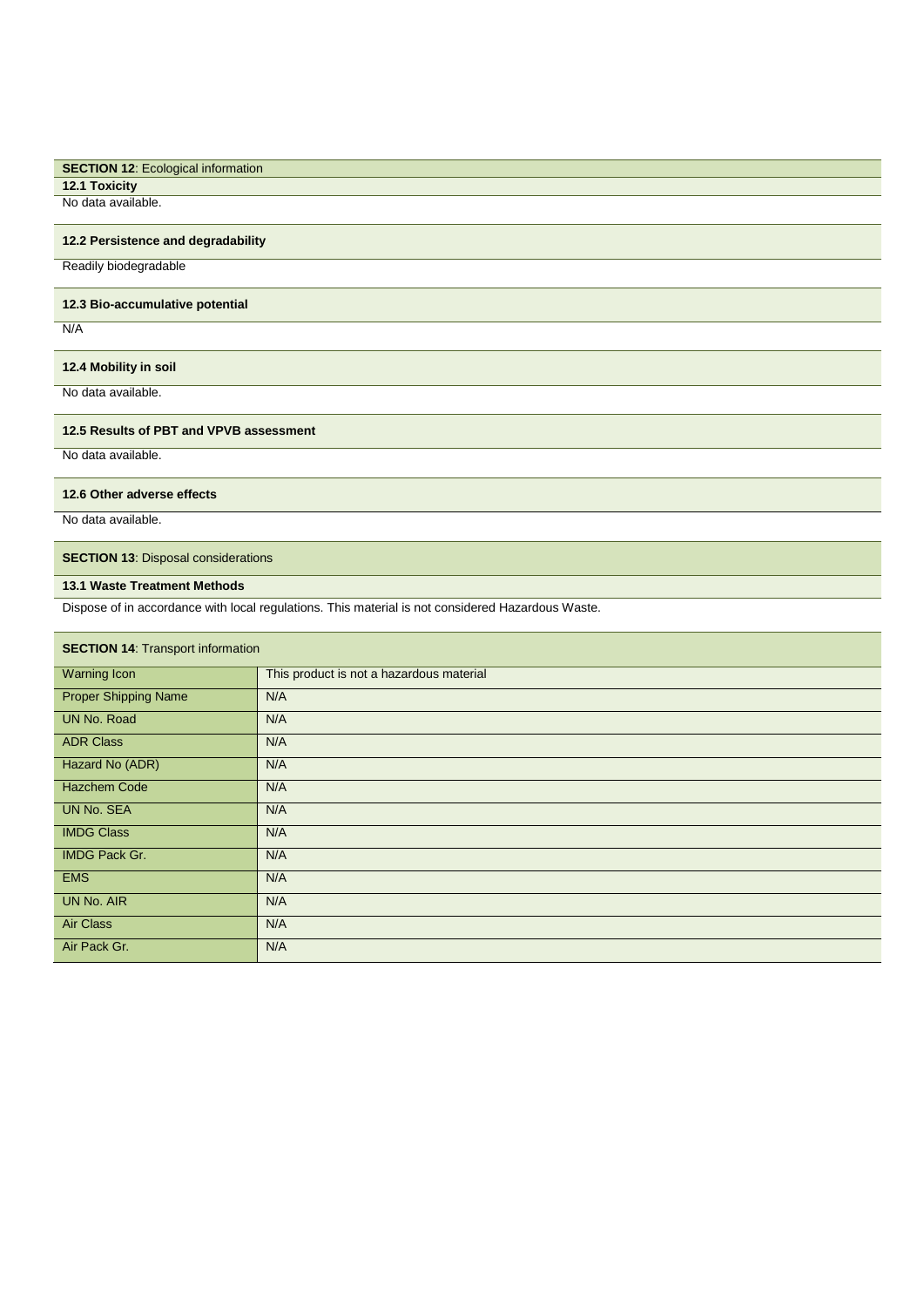### **SECTION 15: Regulatory information**

### **15.1 Safety, health and environmental regulations/legislation specific for the substance or mixture**

| <b>EU Directives</b>             | Regulation (EC) No 1907/2006 of the European Parliament and of the Council of 18 <sup>th</sup> Dec 2006 Concerning the<br>Registration, Evaluation, Authorisation and Restriction of Chemicals (REACH), establishing a European<br>Chemicals Agency, amending Directive 199/45/EC and repealing Council Regulation Council Regulation (EEC)<br>No793/93 and Commission Regulation (EC) No 1488/94 as well as Council Directive 76/769/EEC and<br>Commission Directives 91/155/EEC, 93/67/EEC, and 93/105/EEC and 2000/21/EC including amendments. |
|----------------------------------|---------------------------------------------------------------------------------------------------------------------------------------------------------------------------------------------------------------------------------------------------------------------------------------------------------------------------------------------------------------------------------------------------------------------------------------------------------------------------------------------------------------------------------------------------|
| <b>Statutory Instruments</b>     | The Chemicals (Hazard Information and Packaging for Supply Regulations 2009 (S.I. 2009 No 716).                                                                                                                                                                                                                                                                                                                                                                                                                                                   |
| <b>Approved Code of Practice</b> | Classification and Labelling of Substances and Preparations Dangerous for Supply. Safety Data<br><b>Sheets for Substances and Preparations</b>                                                                                                                                                                                                                                                                                                                                                                                                    |
| <b>Guidance Notes</b>            | Workplace Exposure Limits EH40. CHIP for everyone HSG 108.                                                                                                                                                                                                                                                                                                                                                                                                                                                                                        |

#### **15.2 Chemical safety assessment**

An assessment has not been executed as this is not a hazardous material according to article 31 of REACH 1907/2006.

### **SECTION 16: Other information**

Training instructions: Refer to possible hazard before use of this product.

#### **Abbreviations and acronyms:**

| <b>MSDS</b>      | <b>Material Safety Data Sheet</b>                                                                                                                                |  |
|------------------|------------------------------------------------------------------------------------------------------------------------------------------------------------------|--|
| <b>INCI</b>      | International Nomenclature of Cosmetic Ingredients                                                                                                               |  |
| <b>CAS</b>       | <b>Chemical Abstract Service</b>                                                                                                                                 |  |
| <b>IMDG</b>      | International Maritime Code for Dangerous Goods                                                                                                                  |  |
| <b>ADR</b>       | Accord européen sur le transport des marchandises dangereuses par Route (European Agreement<br>concerning the International Carriage of Dangerous Goods by Road) |  |
| <b>RID</b>       | International Carriage of Dangerous Goods by Rail                                                                                                                |  |
| <b>ICAO</b>      | International Civil Aviation Organization                                                                                                                        |  |
| <b>ADN</b>       | International Carriage of Dangerous Goods by Inland Waterways                                                                                                    |  |
| <b>GHS</b>       | Globally Harmonized System of Classification and Labelling of Chemicals                                                                                          |  |
| <b>Trem Card</b> | <b>Transport Emergency Card</b>                                                                                                                                  |  |
| <b>STOT</b>      | <b>Specific Target Organ Toxicity</b>                                                                                                                            |  |
| N/A              | Not Available                                                                                                                                                    |  |

Complies with REACH guidance for SDS as circulated by ECHA 2011.